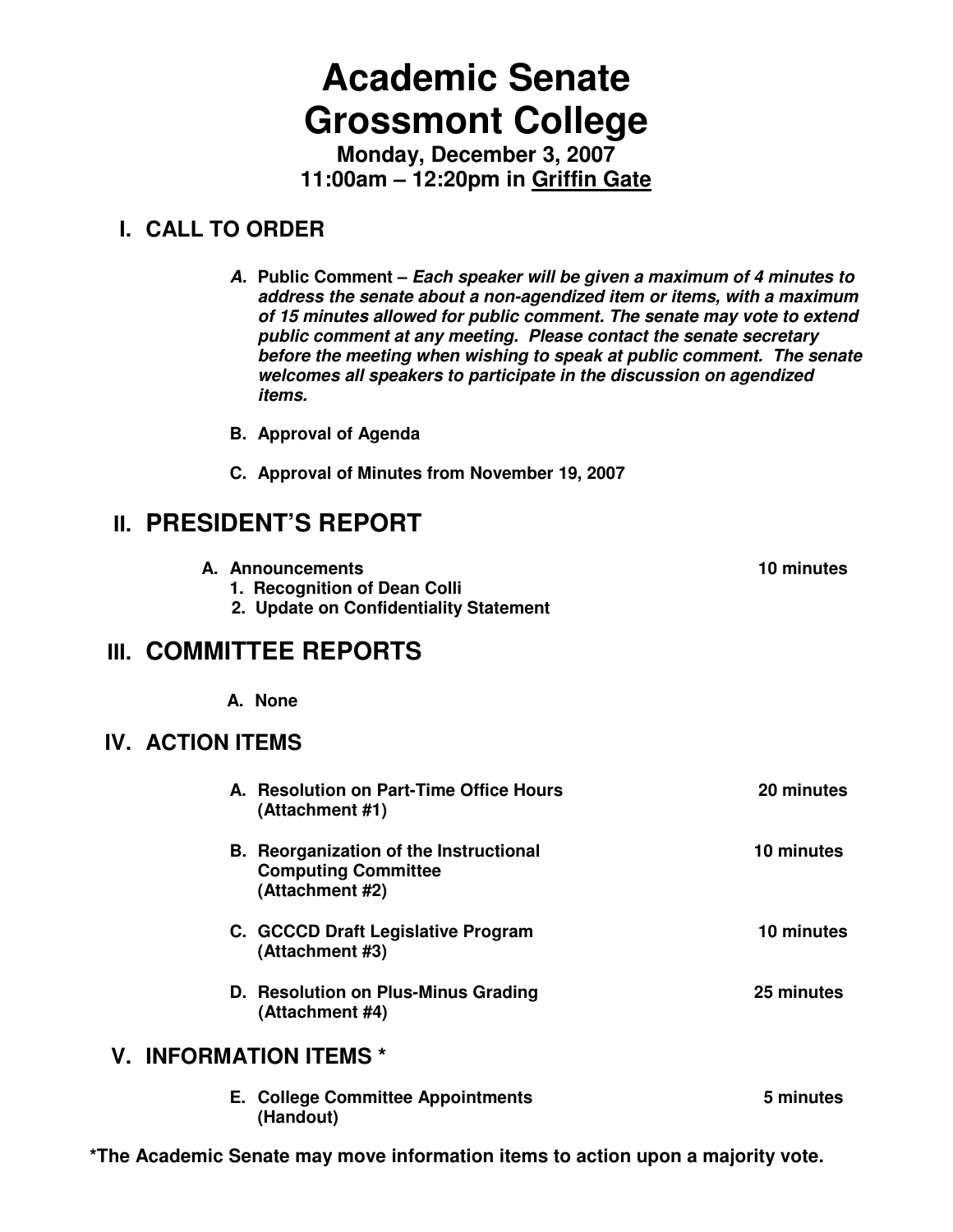# **Academic Senate Grossmont College**

# **Minutes of the Meeting – November 19, 2007**

PRESENT: Chris Hill (President); Sue Gonda (Vice President); Laura Burger (Senate Officer at Large); Jeff Lehman (Senate Officer at Large); Raul Sandelin (Senate Officer at Large); Jennifer Carmean (ASL); Jennifer Bennett (Art); Virginia Dudley, Michael Golden, Michele Perchez (Biological Sciences); Judith Zander, Evan Enowitz (Business Administration); Linda Snider (Business Office Technology); Don Ridgway Rick Kirby (Cardiovascular Technology); Martin Larter, Diana Vance (Chemistry); Sheridan Dewolf, Amy Obegi (Child Development); Jill Carleton, Victoria Howitt (Communication); Janet Gelb, Diane Mayne-Stafford (Computer Science); Donne Leigh, Debbie Lim, (Counseling); Jane Nolan, Carl Fielden (Disabled Student Services); Judd Curran, Jenny Duncan (Earth Sciences); Oralee Holder, Tate Hurvitz, Micah Jendian (English); Nancy Herzfeld-Pipkin, Barbara Loveless (ESL); Jim Symington, Randy Abshier (Exercise Science and Wellness); Paul Vincent, (Foreign Language); Sue Gonda, Devon Atchison (History); Priscilla Rogers (International Business); Pat Morrison (Library); Jenny Vanden Eynden, Susan Working, Ray Funk, Corey Manchester, Shirley Pereira (Math); William Snead (Media Communications); Derek Cannon (Music); Christine Vicino (Occupational Therapy); Lee Johnson, David Milroy (Part-Time Representatives); David Milroy, Lee Johnson, Zoe Close (Philosophy, Humanities & Religious Studies); Ross Cohen (Physics, Astronomy, & Physical Sciences); Brian Jennings (Political Economy); Lorenda Seibold-Phalan (Respiratory Therapy); Craig Everett (Theatre Arts).

**ABSENT:** Scott Barr (Senate Officer at Large); P.J. Ortmeier, Lance Parr, Tina Young (Administration of Justice); (ASL); Jim Wilsterman, Marion DeKoning (Art); Israel Cardona, Amy Ramos, Gregg Robinson (Behavioral Sciences); Barb Gillespie (Business Office Technology); Joel Castellaw (Communication); James Canady (Counseling); Tom Gamboa (Cross Cultural Studies); Joe Orate (Culinary Arts); Kathy Meyers (Dance); Joan Ahrens, Adelle Schmitt, Tony Ding (English); Pat Bennett (ESL); Sylvia Montejano, Pearl Lopez (EOPS); Jamie Ivers, Larry Larsen (Exercise Science and Wellness); Yolanda Guerrero, Carmen Hernandez, Edda Temoche-Wedele (Foreign Language); (LRC); Evan Wirig, (Media Communications); Paul Kurokawa, Steve Baker (Music); Roland Estrella (Nursing); Bill Hoaglin (Philosophy, Humanities & Religious Studies); Joe Braunwarth, (Political Economy); Barry Winn (Respiratory Therapy); Beth Duggan (Theatre Arts).

**GUESTS**: Pamela Wright - District, Institutional Research Planner Beth Smith – Grossmont, Faculty & State Academic Senate Representative Bivin Sadler – Grossmont Faculty, Math Department Mary Rider - Counselor

### **RECORDER**: Andrea Whitney

# **I. CALL TO ORDER (11:05am)**

**A. Public Comment** 

None.

- **B. Approval of Agenda**  A motion was made to approve the day's agenda. M/S/U Kirby/Dudley
- **C. Approval of Minutes from November 5, 2007**  A motion was made to approve the minutes from the November 5, 2007 meeting. M/S/U Dudley/Milroy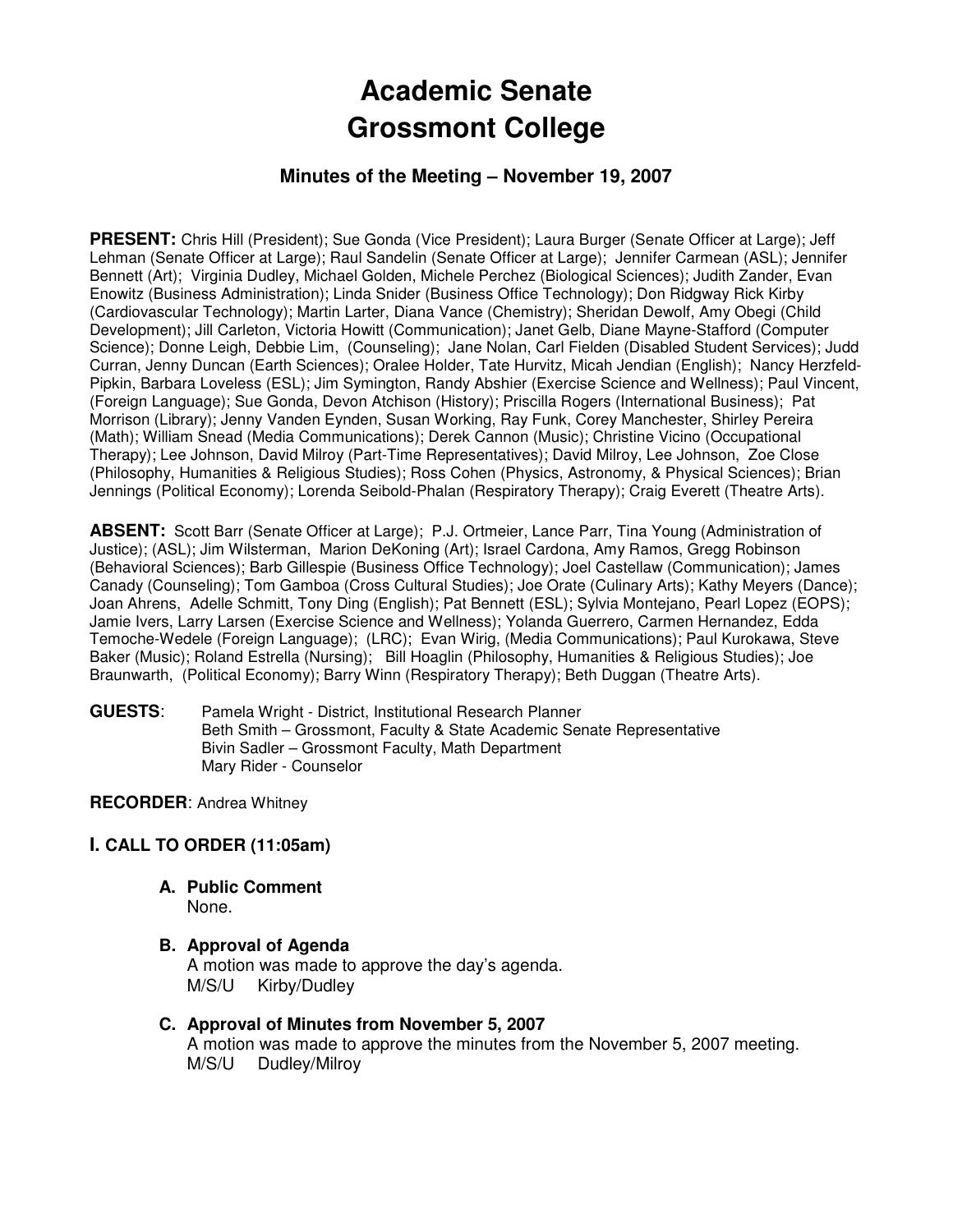# **II. PRESIDENT'S REPORT**

### **A. Announcements**

Chris thanked everyone for their support in the gala and specifically, Raul Sandelin for his hard work. Raul served as the senate liaison. The gala was a very successful event raising \$76,569.00.

### **B. Update on Confidentiality Statement**

Chris gave an update on the confidentiality statement. There had been questions about the implementation of the old statement and the new orientation briefing. Chris wants to be clear about how it was implemented and make sure it is presented clearly. Chris asked the group if we could have a couple more days to get more information. Zoe Close suggested to the group that all hiring committee members should take the old confidentiality statement and write on it the language that she sent via email before signing the form. Mary Rider spoke about the confidentiality agreement to Chris with some concerns. Chris appreciated her concerns and advised her that she will get back to her on that issue. There was a short Q/A/Comment discussion amongst the group. Chris advised the group again that she will get clarification regarding the implementation of the confidentiality statement and report back to the group ASAP.

# **III. COMMITTEE REPORTS**

 **A. None** 

### **IV. ACTION ITEMS**

### **A. Vote on DE and SLO Coordinator**

Chris asked a few of the senator officers to help distribute the ballots to all the voting senators. Voting was completed and the ballots were handed back to Chris.

#### **B. Resolution on Part-Time Office Hours**

Chris asked to open up the discussion on the resolution for Part-Time office hours. She then reviewed with the group the Part-Time office hour's resolution handout. Chris asked the group if anyone wanted to place a motion on the table regarding this subject. Laura Burger made a motion to approval the resolution on Part-Time office hours.

M/S/U Burger/Dewolf

There was a lengthy Q/A/Comment discussion about the Part-Time office hours. Some of the items were as follows: Jenny Duncan asked if there were parameters as to how Part-Timer's can fulfill the requirement for Part-Time hours. David Milroy advised Jenny that as the Academic Senate they think there should be office hours. How they are negotiated will be a United Faculty role. Jenny's follow up to that is her concern that many of the adjuncts cannot put in that many office hours and wondered how we would ensure that they are being paid for it. Sue Gonda advised this is a negotiating issue. Laura Burger suggests paragraph needs to re- reworked. Sue Gonda offered a friendly amendment to the second whereas in the resolution to say:

"The negotiations concerning Part-Time office hours are on the table but at an impasse and no further action has been taken to implement to pay part-time office hours". William Snead moved to approve a friendly amendment version of the office hours. Chris called for a vote on the friendly amendment to the  $2^{nd}$  "Whereas".

M/S/U Sneed/Carmean/one abstention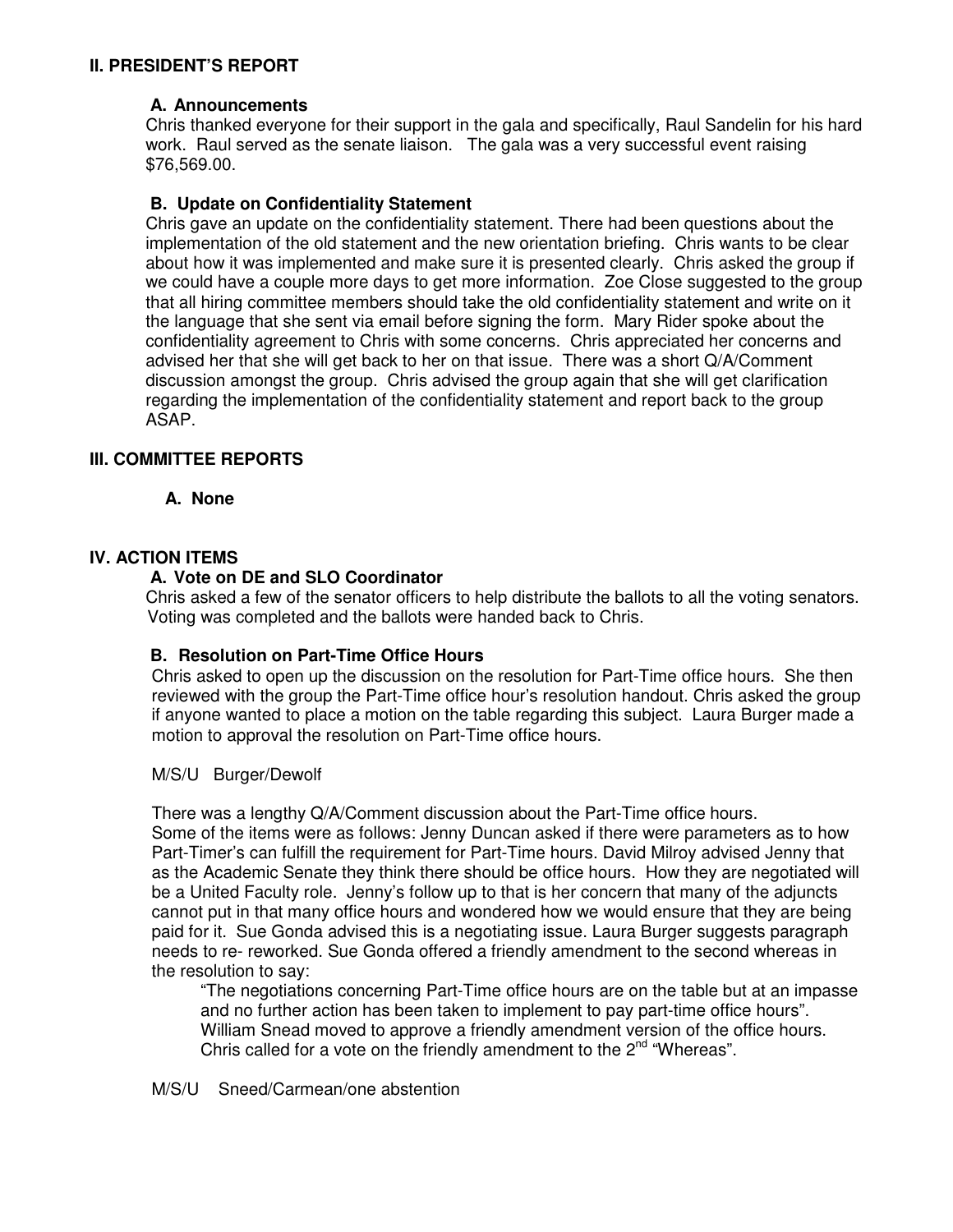Debbie Lim wanted to know if the approval of the resolution was directing the UF to put a higher priority on this item versus others on the table. There was a very lengthy discussion about this topic. Several suggestions were made to reword portions of the resolution. Chris summarized the comments that were discussed, including the general sentiment that items that refer to negotiations should be removed from the resolution. Chris asked the group if we should table this item and it was moved to table until the next meeting. The Part-time Issues Committee would work to revise the resolution. Chris asked for a standing vote.

M/S/U Howitt/Gelb/one abstention

David Milroy advised they called for a special meeting next Monday and if anyone has any issues or questions regarding Part-time hours to email David at dmilroy53@gmail.com.

# **V. INFORMATION ITEMS**

# **A. Plus-Minus Grading Proposal**

Chris advised there was a survey done recently by Instructional Research and Planning. Chris welcomed Leif Christianson to review the findings of the survey. Leif presented several detailed graphs showing the results of the survey. There was some concern with the group about it being an online survey. Beth commented that the survey is a mechanism to gauge interest in the senate pursuing this idea further. Leif welcomed Meredith to report on the results of the specific concerns regarding plus/minus grading. Chris asked that the senate bring back any questions you have about this survey next time. All the findings of the surveys are available in a 23 page document.

Chris then welcomed Philip Blanco address several concerns on plus-minus grading. Chris thanked Phillip for his information and then asked the group if anyone wanted this information emailed. Chris will distribute the information to the senators. Chris asked the senators to discuss this information with their colleagues and bring back any suggestions or concerns.

The proposal will be reworded as a resolution and brought back for action at the next meeting.

# **B. Reorganization of the Instructional Computing Committee**

This information will be brought back for action in the next senate meeting.

# **C. GCCCD Draft Legislative Program**

This information will be brought back for action in the next senate meeting.

# **VI. OTHER**

Meeting adjourned at 12:17 p.m.

# **\*The next meeting will be on December 3, 2007.**

CH:aw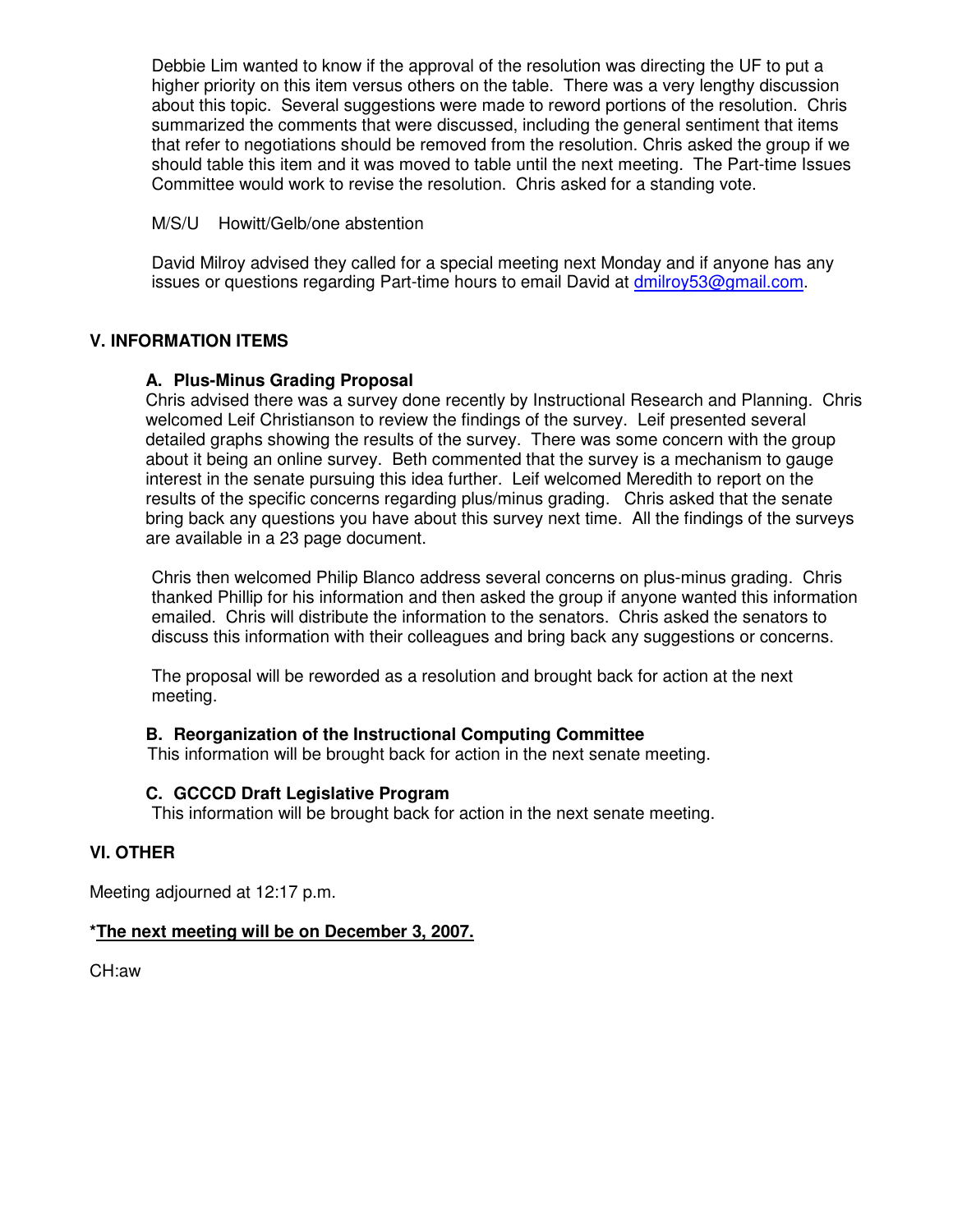# **Attachment #1**

# Grossmont Academic Senate Resolution On Part-Time Office Hours Fall 2007

- Whereas, A Resolution was approved by this body in 2005 by which a letter was sent to the District calling for Part-Time Office Hours;
- Whereas, The California Post-Secondary Education Commission (2001) recognizes that faculty accessibility is a critical component of student learning;
- Whereas, The State Academic Senate has stated its support for providing office hours for Part-time faculty in order to ensure parity of student access to teachers;
- Whereas, The California Board of Governors supports the policy that part-time faculty should be paid comparable to full-time faculty for those in-class and out-of-class responsibilities that are the same;
- Whereas, AB 301 (1997) provides district incentives to provide part-time faculty compensation for office hours;
- Whereas, The State Academic Senate recommends that local senates work with their collective bargaining units and boards to establish compensated office hours for part-time faculty;

Be It Resolved, The Grossmont College Academic Senate calls for the District to establish an equitable plan for ensuring paid Office Hours for Part-Time Faculty so that students will have the same opportunities to meet outside of classroom hours with Part-Time Faculty that students now have with Full-Time Faculty, thereby providing a uniform quality of instruction and education to all Grossmont college students.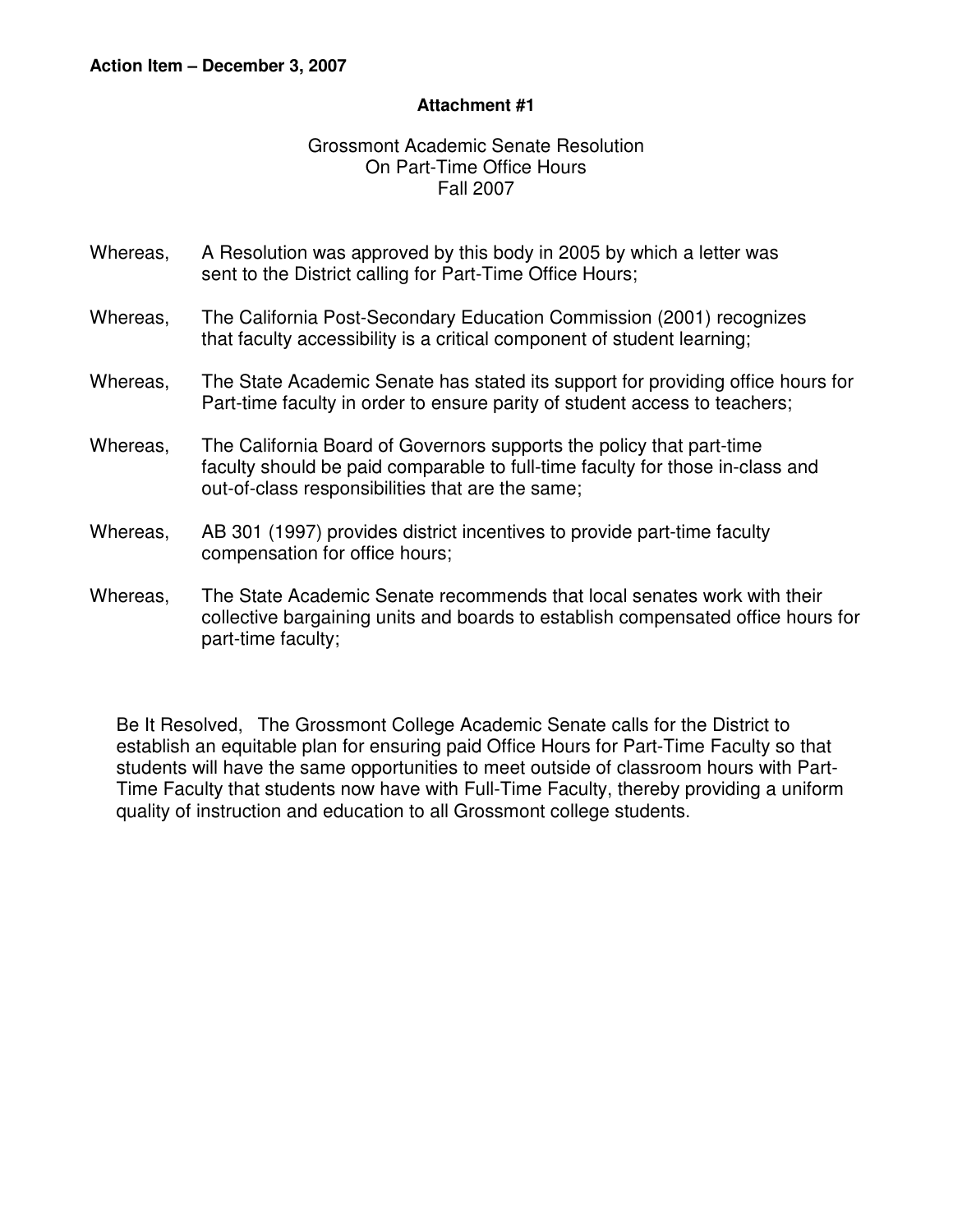# **Action Item – December 3, 2007**

# **Attachment #2**

#### **TECHNOLOGY FOR TEACHING AND LEARNING COMMITTEE (TTLC) A COMMITTEE OF THE ACADEMIC SENATE**

#### **CHARGE:**

This committee will

- Assess and recommend the use of appropriate educational technology for a more effective teaching and learning environment at Grossmont College.
- Participate in developing, maintaining and implementing the college educational technology plan.
- *Participate in developing recommendations for the direction of technology for teaching and learning*
- By means of a subcommittee on distance education, direct and implement the goals of the Academic Senate in the area of online education.

#### **MEETING SCHEDULE:**

This may be adjusted as necessary to fit faculty schedules. For the 2007-2008 academic year the meeting will be on the 4<sup>th</sup> Monday of the month from 11am to 12:20am.

#### **CHAIR:**

A single independent faculty chair (not one of the area representatives), designated by the TTLC. The TTLC will vote for the **a faculty** chair and send that person's name to the Academic Senate for ratification. The designee need not be a current faculty representative to the TTLC. The chair will serve for two academic years.

#### **COMPOSITION:**

FACULTY REPRESENTATIVES FROM THE FOLLOWING AREAS:

- 1 Faculty Chair
- 1 Distance Education Coordinator
- 2 Business & Professional Studies Division
- 2 Communication and Fine Arts Division
- 2 Humanities and Social/Behavioral Sciences Division
- 2 Mathematics, Natural Sciences, Exercise Science and Wellness Division
- 1 Learning and Technology Resources Division
- 1 Counseling department
- 1 part-time faculty
- 1 DSPS faculty
- 1 CATL Coordinator (faculty)

REPRESENTATIVES FROM THE FOLLOWING AREAS

1 Vice President of Academic Affairs or designee

- 1 Dean of Learning and Technology Resources Division or designee
- 1 Dean from one of the 4 academic divisions
- 1 DSPS

# 1 CATL Coordinator

- 1 Information Systems
- 1 Technology support staff
- 1 ASGC

#### **ADOPTED: REVISED:**

**NOTES: All members will be voting members**

*All faculty representatives will be voting members.*

All meetings are open for all interested persons to attend and participate, *but only the faculty members of the committee may vote.* 

#### **SUPPORT STAFF:**

A support staff is necessary and will be identified as required. During the 2007 – 2008 academic year this is the Administrative Secretary from the Learning and Technology Resources Division.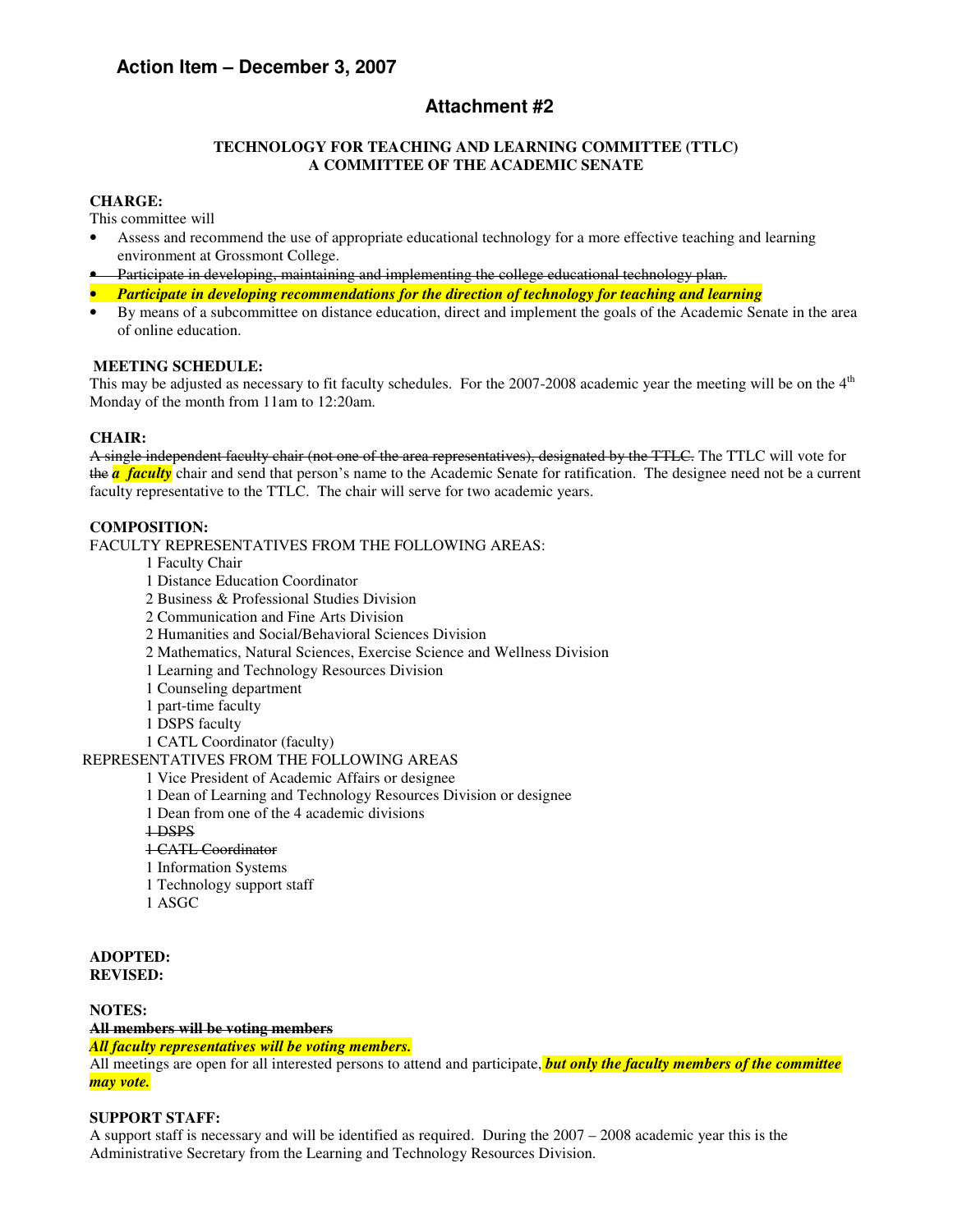# **Action Item – December 3, 2007**

# **Attachment #3**

#### **Grossmont-Cuyamaca Community College District Legislative Program**

#### **Proposed 2007-2010 Legislative Program September 2007**

The following positions comprise the recommended approach of the Grossmont-Cuyamaca Community College District to state and federal issues. This draft has been submitted to, and approved by, District Executive Council. Based on additional assessment, minor changes have been made in wording to clarify the intent.

State Issue areas: Access, Fiscal Stability, Career Technical Education and Accountability

Federal Issue areas: Carl Perkins Vocational and Technical Education, Higher Education Act and Workforce Investment Act

#### State Issues

#### **Access**

The Grossmont-Cuyamaca Community College District supports:

- 1. Removal of restrictions on concurrent enrollment that inappropriately impede access to the community college
- 2. Reduction of textbook costs
- 3. Strengthened transfer and articulation processes and more effective transfer guarantees from K-12 to community college and from community college to UC, CSU and others
- 4. Funding for basic skills development

#### **Fiscal Stability**

The Grossmont-Cuyamaca Community College District supports:

- 1. Funding (per student) equity within the system, bringing all districts to the hundredth percentile
- 2. Increased funding for non-credit programs
- 3. Measures to permanently backfill property tax shortfalls
- 4. Measures to ensure that college districts pay only an equitable share of infrastructure projects such as road improvements

#### **Career Technical Education**

The Grossmont-Cuyamaca Community College District supports:

- 1. Measures to facilitate, enable and support a smooth transition for Regional Occupational Programs into community college programs.
- 2. Funding and other measures that support nursing and allied health career pipelines, including prerequisite courses, as well as other career technical education.

#### **Accountability**

The Grossmont-Cuyamaca Community College District supports:

1. Accountability standards that are quantifiable, educationally sound, reduce duplication, include a long-term perspective, and reflect the diverse needs and academic and vocational goals of community college students.

#### Federal Issues

#### **Higher Education Act Reauthorization**

The Grossmont-Cuyamaca Community College District supports:

- 1. Elimination of the Tuition Sensitivity clause
	- 2. Increased access to, and funding for, federal financial aid for low-income community college students, including year-round access and part-time and independent students
	- 3. Opposition to a Single Definition for Institutions of Higher Education

#### **Workforce Investment Act**

The Grossmont-Cuyamaca Community College District supports:

1. The timely reauthorization of the Workforce Investment Act with streamlined reporting requirements for vocational programs and participants.